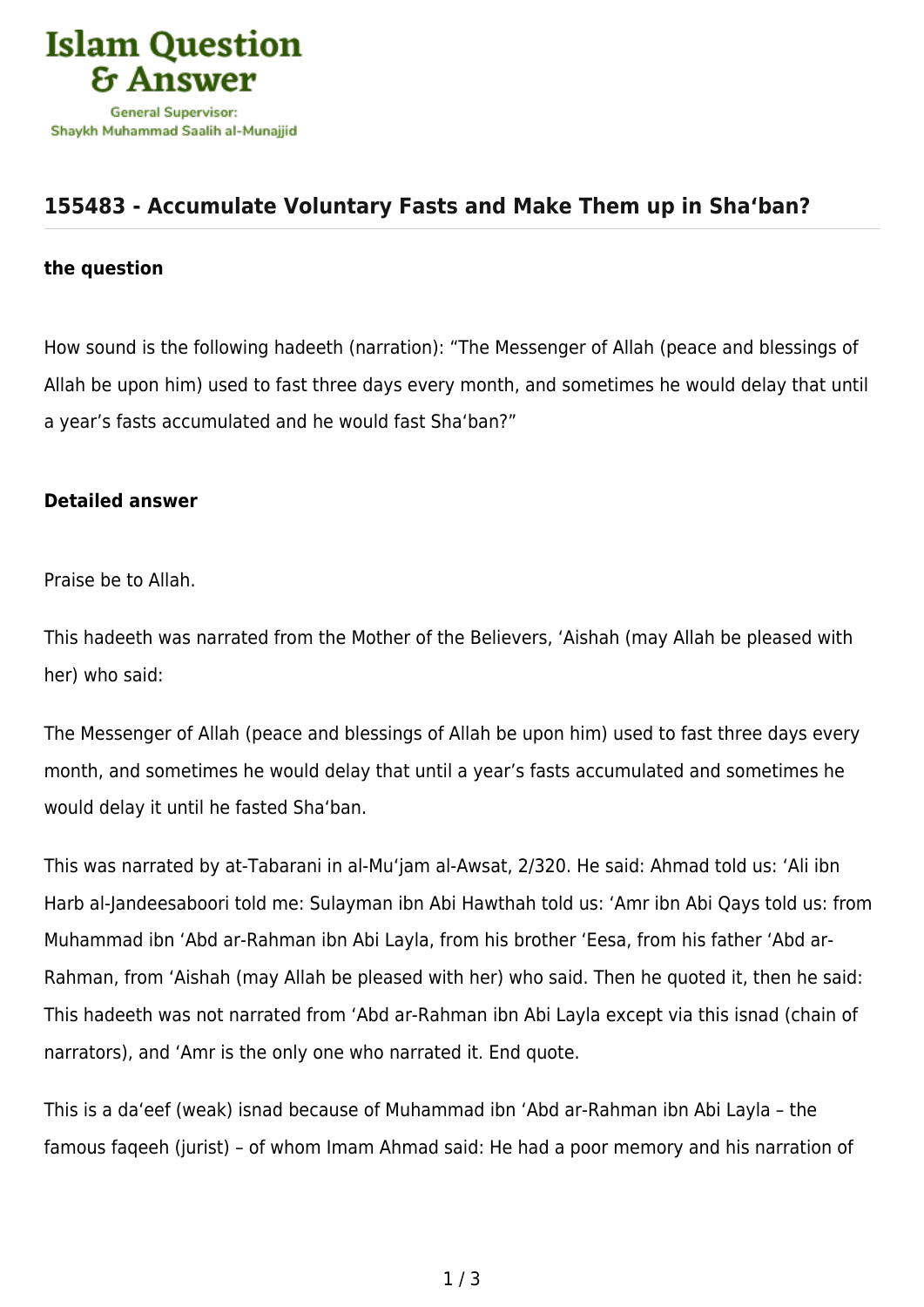

hadeeth was inconsistent. Shu'bah said: I have never seen anyone with a poorer memory than Ibn Abi Layla. 'Ali ibn al-Madeeni said: He had a poor memory and his hadeeth is weak. Hence the scholars classed this hadeeth of his as da'eef.

Al-Haythami (may Allah have mercy on him) said:

Its isnad includes Muhammad ibn Abi Layla and there are some reservations concerning him. End quote.

Majma' az-Zawaid, 3/195

Al-Hafiz Ibn Hajar (may Allah have mercy on him) said:

Ibn Abi Layla is da'eef. The hadeeth of the door and the one that follows it are indicative of the weakness of what he narrated. End quote.

Fath al-Bari, 4/252

Ash-Shawkani (may Allah have mercy on him) said:

Its isnad includes Ibn Abi Layla, who is da'eef. End quote.

Nayl al-Awtar, 4/332

The scholars differed concerning the reason why the Prophet (peace and blessings of Allah be upon him) fasted most of Sha'ban and there are many opinions, including the one mentioned above, but the evidence for it is not sound. Perhaps the first one who narrated it was Ibn Battal in his commentary on Saheeh al-Bukhari (4/115). He also mentioned other opinions that were narrated by al-Hafiz Ibn Hajar (may Allah have mercy on him) and added to them, then he said:

More appropriate than this is what is mentioned in a hadeeth that is sounder than what has been